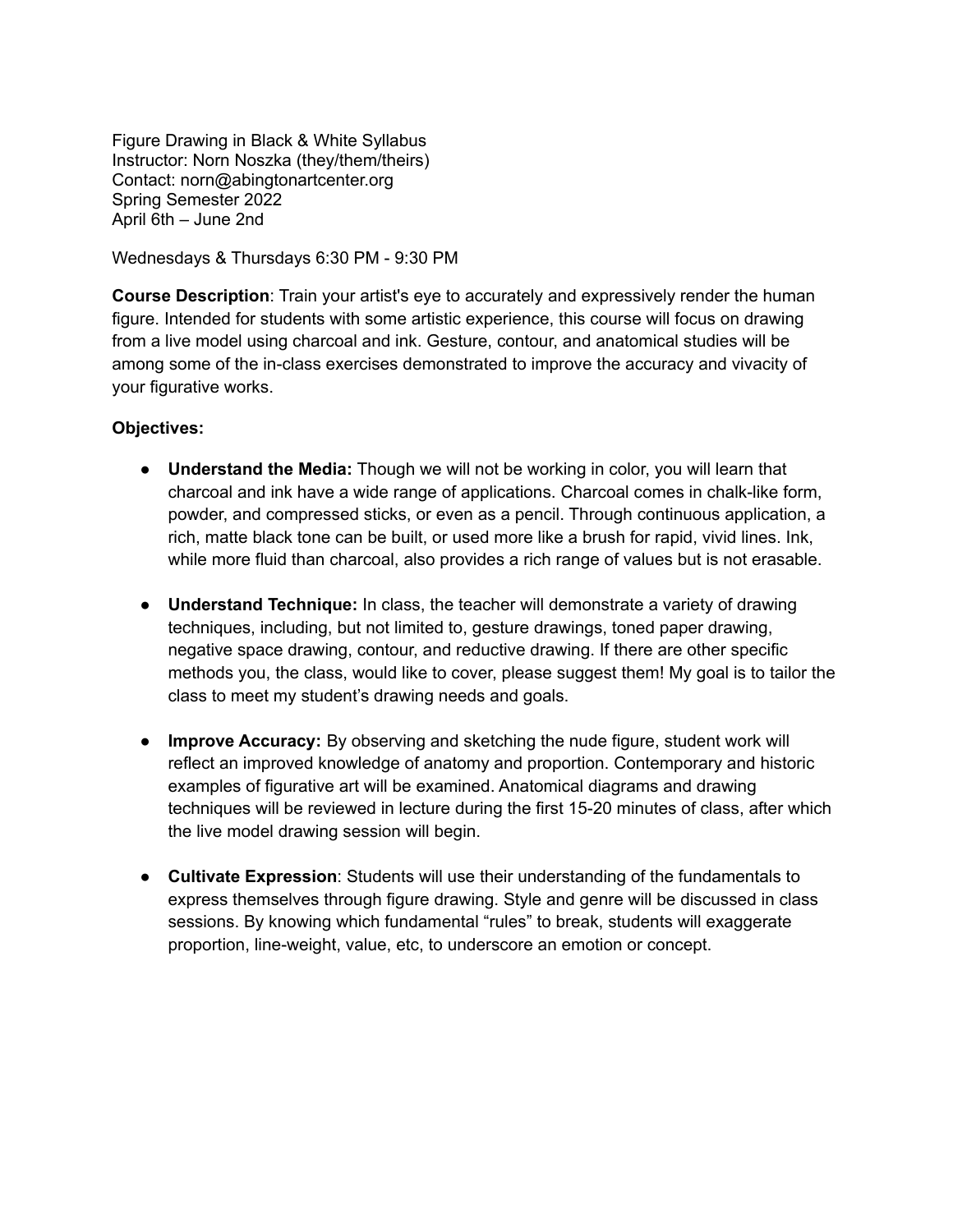## **Supply List (~\$65)**

Students in adult classes at Abington Art Center are expected to provide their own supplies. Please make sure to review the following list & bring the appropriate materials for the first day of class. Contact your instructor if you have any questions about the supply list.

I strongly suggest purchasing your materials from **Artist & Craftsman Supply** in Chestnut Hill, as they give students a 10% discount. You may also order them online at Blick. Avoid "craft" supply franchises like Michael's or Jo-Ann's–their products are usually low quality and over-priced.

- 1 large package or bundle of vine charcoal (10ish pieces)
- Charcoal Pencils (2), one soft one hard
- At least 2 oz of Drawing Ink
- Set of bamboo or watercolor brushes (3) of varying sizes (fine, medium, large)
- (2) Small Inkwells or Jars
- 1 soft rubber eraser
- 2 pkg kneaded eraser
- 1 roll of tape, painters or masking
- 1 newsprint pad 18"x24", at least 100 sheets\*
- 1 fine-art drawing paper pad 18"x24"\*

# **Optional Supplies**

- 1 chamois or soft rag for blending
- 1 tortillion or blending stump
- 1 large drawing clipboard
- 1 portable clip-lamp or head-lamp
- box of sanitary/disposable gloves
- \*\*\*alternatively, you may want to buy one large roll of drafting/kraft paper and one roll of fine paper, as this is more cost effective, and you will have left over paper for your other classes or your home studio. Please cut your paper into 18x24 inch sheets before the start of each class.